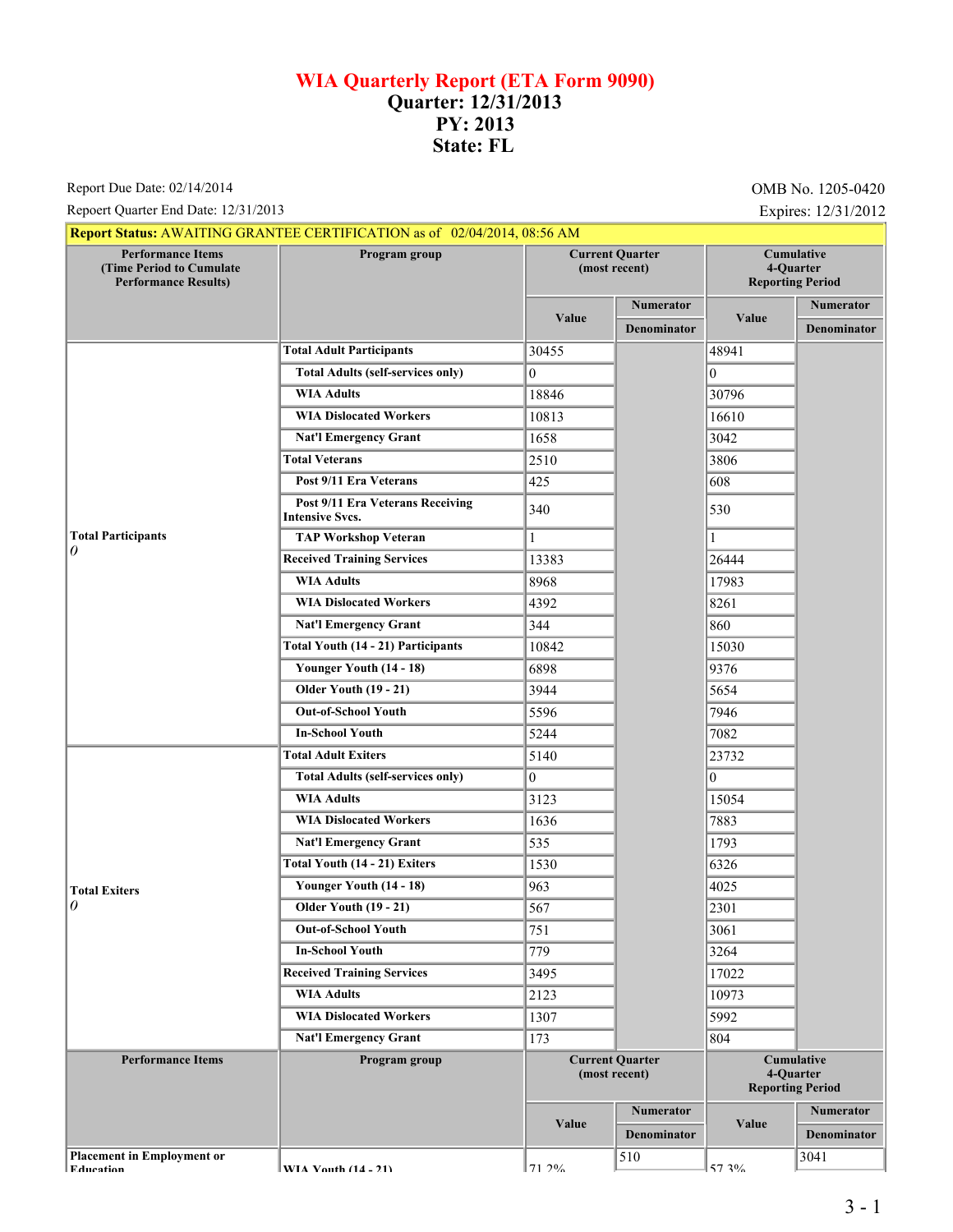| Euutanun<br>0                                                                                               | $(14 - 74)$ and $(17 - 21)$                               | $t\perp\ldots\perp t$ v | 716              | J 1 .J / U | 5304             |
|-------------------------------------------------------------------------------------------------------------|-----------------------------------------------------------|-------------------------|------------------|------------|------------------|
| <b>Attainment at Degree or Certificate</b><br>0                                                             | <b>WIA Youth (14 - 21)</b>                                | 81.2%                   | 633              |            | 4155             |
|                                                                                                             |                                                           |                         | 780              | 75.1%      | 5529             |
| <b>Literacy or Numeracy Gains</b><br>0<br>0                                                                 | <b>WIA Youth (14 - 21)</b>                                | 54.5%                   | 342              |            | 1551             |
|                                                                                                             |                                                           |                         | 627              | 49.6%      | 3128             |
| Youth Diploma or Equivalent rate<br>0                                                                       | WIA Younger Youth (14 - 18)                               | 82.5%                   | 583              | 74.5%      | 1500             |
|                                                                                                             |                                                           |                         | 707              |            | 2014             |
| <b>Skill Attainment Rate</b><br>0                                                                           | WIA Younger Youth (14 - 18)                               | 84.7%                   | 2442             |            | 8394             |
|                                                                                                             |                                                           |                         | 2884             | 81.3%      | 10326            |
|                                                                                                             |                                                           |                         | 1662             |            | 5844             |
|                                                                                                             | <b>Adults</b>                                             | 84.5%                   | 1967             | 81.3%      | 7187             |
|                                                                                                             |                                                           |                         | 1813             |            | 6588             |
|                                                                                                             | <b>Dislocated Workers</b><br><b>Older Youth (19 - 21)</b> | 85.6%                   | 2117             | 84.4%      | 7804             |
| <b>Entered Employment Rate</b>                                                                              |                                                           |                         | 231              |            | 1257             |
| 0                                                                                                           |                                                           | 76.5%                   | 302              | 67%        | 1875             |
|                                                                                                             |                                                           |                         | 324              |            | 1140             |
|                                                                                                             | <b>Veterans</b>                                           | 85.7%                   | 378              | 82.3%      | 1386             |
|                                                                                                             |                                                           |                         | 266              |            | 1208             |
|                                                                                                             | <b>Nat'l Emergency Grant</b>                              | 91.1%                   | 292              | 85.3%      | 1416             |
| <b>Employment and Credential (Adults</b><br><b>Dislocated Workers)</b><br>or Credential Rates (Older Youth) |                                                           |                         | 1762             | 79.9%      | 7796             |
|                                                                                                             | <b>Adults</b>                                             | 79.4%                   | 2220             |            | 9757             |
|                                                                                                             |                                                           |                         | 1024             |            | 3802             |
|                                                                                                             | <b>Dislocated Workers</b>                                 | 67.5%                   | 1516             | 66.5%      | 5718             |
| 0                                                                                                           |                                                           | 60.1%                   | 217              | 44.9%      | 970              |
|                                                                                                             | <b>Older Youth (19 - 21)</b>                              |                         | 361              |            | 2159             |
|                                                                                                             | <b>Adults</b>                                             | 89.4%                   | 2038             | 90.9%      | 10265            |
|                                                                                                             |                                                           |                         | 2279             |            | 11293            |
|                                                                                                             | <b>Dislocated Workers</b>                                 | 91%                     | 1270             | 91.2%      | 6203             |
|                                                                                                             |                                                           |                         | 1396             |            | 6799             |
|                                                                                                             | <b>Veterans</b>                                           | 91.6%                   | 272              | 90%        | 1141             |
| <b>Retention Rate</b>                                                                                       |                                                           |                         | 297              |            | 1268             |
| $\theta$                                                                                                    | <b>Older Youth (19 - 21)</b>                              | 82.3%                   | 242              | 83.9%      | 1143             |
|                                                                                                             |                                                           |                         | 294              |            | 1363             |
|                                                                                                             | Younger Youth (14 - 18)                                   | 74.5%                   | 357              | 67.2%      | 1405             |
|                                                                                                             |                                                           |                         | 479              |            | 2090             |
|                                                                                                             | <b>Nat'l Emergency Grant</b>                              | 92.5%                   | 320              | 92.5%      | 1064             |
|                                                                                                             |                                                           |                         | 346              |            | 1150             |
| <b>Six-Months Average Earnings</b><br>0                                                                     | <b>Adults</b>                                             | \$16387.09              | 31545145         | \$17408.2  | 170008439        |
|                                                                                                             |                                                           |                         | 1925             |            | 9766<br>90689230 |
|                                                                                                             | <b>Dislocated Workers</b>                                 | \$15588.17              | 18206982<br>1168 | \$15788.51 | 5744             |
|                                                                                                             |                                                           |                         | 4707476          |            | 19597091         |
|                                                                                                             | <b>Veterans</b>                                           | \$19214.19              | 245              | \$18843.36 | 1040             |
|                                                                                                             |                                                           |                         | 1063623          |            | 5618467          |
|                                                                                                             | <b>Older Youth (19 - 21)</b>                              | \$4044.19               | 263              | \$4624.25  | 1215             |
|                                                                                                             | <b>Nat'l Emergency Grant</b>                              | \$25128.45              | 7186738          | \$23891.06 | 23030980         |
|                                                                                                             |                                                           |                         | 286              |            | 964              |
|                                                                                                             |                                                           |                         | 1904             |            | 8492             |
|                                                                                                             | <b>Adults</b>                                             | 58.7%                   | 3245             | 62.4%      | 13614            |
|                                                                                                             |                                                           |                         | 1126             |            | 4295             |
| <b>Credential Attainment</b>                                                                                | <b>Dislocated Workers</b>                                 | 52.7%                   | 2137             | 54.5%      | 7877             |
|                                                                                                             |                                                           |                         |                  |            |                  |